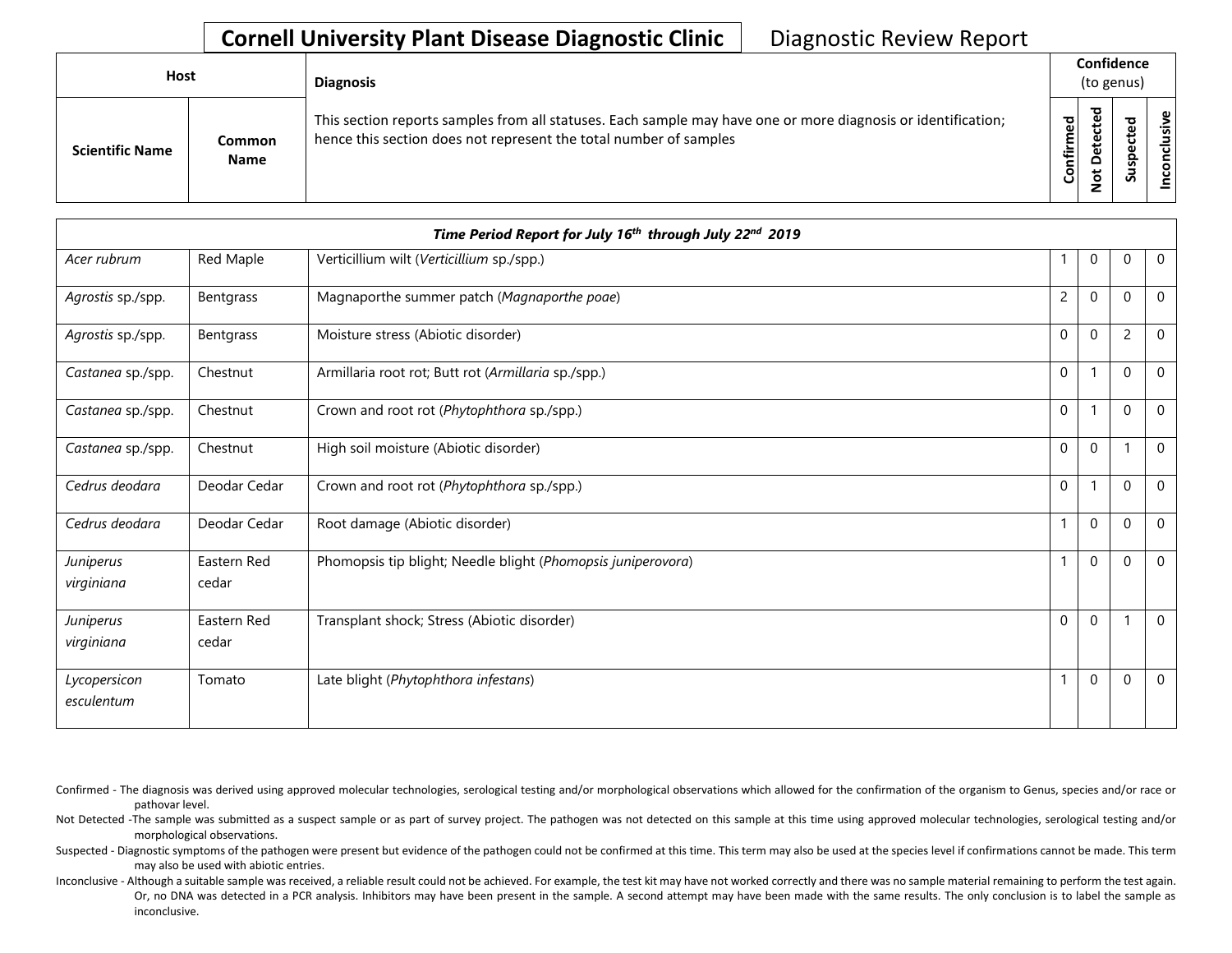| Host<br><b>Diagnosis</b> |                       |                                                                                                                                                                                    |           | Confidence<br>(to genus)   |   |         |
|--------------------------|-----------------------|------------------------------------------------------------------------------------------------------------------------------------------------------------------------------------|-----------|----------------------------|---|---------|
| <b>Scientific Name</b>   | Common<br><b>Name</b> | This section reports samples from all statuses. Each sample may have one or more diagnosis or identification;<br>hence this section does not represent the total number of samples | Confirmed | ᇴ<br>ں<br>Φ<br>≏<br>پ<br>– | S | ω<br>'ল |

| Lycopersicon<br>esculentum | Tomato                | Alternaria stem canker (Alternaria alternata)          |                | $\mathbf 0$      | 0           | $\mathbf 0$    |
|----------------------------|-----------------------|--------------------------------------------------------|----------------|------------------|-------------|----------------|
| Malus sp./spp.             | Crabapple             | Apple scab (Venturia inaequalis)                       |                | $\mathbf 0$      | $\Omega$    | $\mathbf 0$    |
| Malus sp./spp.             | Crabapple             | Frogeye leaf spot; Black rot (Botryosphaeria obtusa)   | $\mathbf 0$    | $\boldsymbol{0}$ |             | $\mathbf{0}$   |
| Malus sp./spp.             | Crabapple             | Fire blight (Erwinia amylovora)                        | $\overline{1}$ | $\mathbf 0$      | $\mathbf 0$ | $\mathbf 0$    |
| Picea sp./spp.             | Spruce                | Spruce bud scale (Physokermes sp./spp.)                | 1              | $\mathbf 0$      | $\Omega$    | $\mathbf 0$    |
| Picea sp./spp.             | Spruce                | Spruce spider mite (Oligonychus ununguis)              | $\mathbf 0$    | $\mathbf 0$      |             | $\mathbf 0$    |
| Picea sp./spp.             | Spruce                | Stigmina needle blight (Stigmina lautii)               |                | $\mathbf 0$      | $\Omega$    | $\mathbf 0$    |
| Picea sp./spp.             | Spruce                | Unspecified pathology (Rhizosphaera sp./spp.)          | $\overline{1}$ | $\mathbf 0$      | $\mathbf 0$ | $\mathbf 0$    |
| Pinus strobus              | Eastern White<br>pine | Additional sample requested (Identification Analysis)  |                | $\mathbf 0$      | 0           | 0              |
| Pinus strobus              | Eastern White<br>pine | Unspecified pathology (Septorioides strobii)           | $\mathbf 0$    | $\mathbf 0$      |             | $\overline{0}$ |
| Prunus yedoensis           | Yoshino Cherry        | Additional sample requested (Identification Analysis)  | $\mathbf{1}$   | $\mathbf 0$      | $\Omega$    | $\mathbf 0$    |
| Prunus yedoensis           | Yoshino Cherry        | Dieback; Canker; Twig blight (Botryosphaeria sp./spp.) | 1              | $\mathbf 0$      | 0           | $\mathbf 0$    |
| Prunus yedoensis           | Yoshino Cherry        | Wood decay fungus (Unidentified Fungus)                | 0              | $\mathbf 0$      | 1           | $\mathbf 0$    |

Confirmed - The diagnosis was derived using approved molecular technologies, serological testing and/or morphological observations which allowed for the confirmation of the organism to Genus, species and/or race or pathovar level.

Not Detected -The sample was submitted as a suspect sample or as part of survey project. The pathogen was not detected on this sample at this time using approved molecular technologies, serological testing and/or morphological observations.

Suspected - Diagnostic symptoms of the pathogen were present but evidence of the pathogen could not be confirmed at this time. This term may also be used at the species level if confirmations cannot be made. This term may also be used with abiotic entries.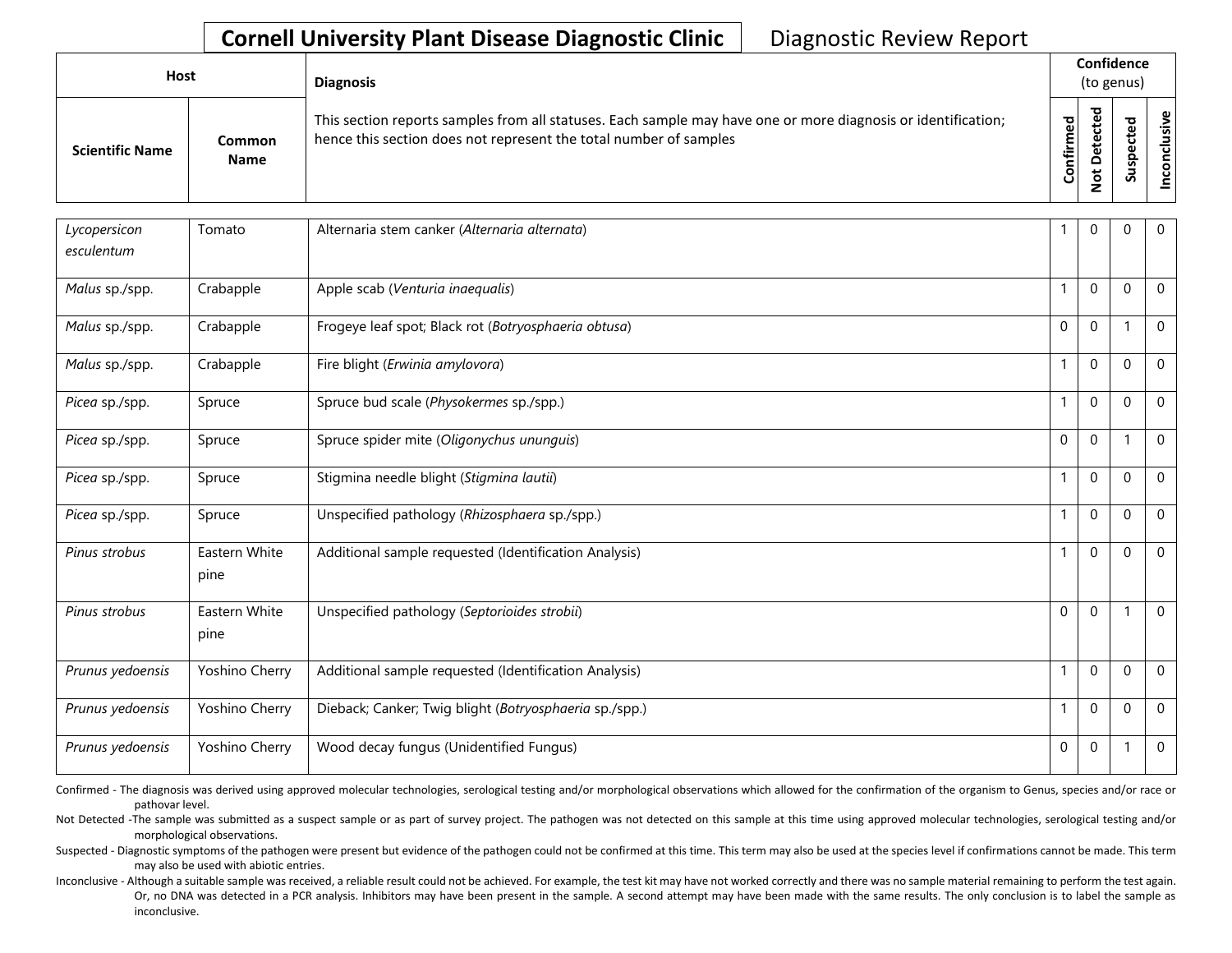| <b>Host</b>            |                       | <b>Diagnosis</b>                                                                                                                                                                   |                                  |                          | Confidence<br>(to genus) |                    |
|------------------------|-----------------------|------------------------------------------------------------------------------------------------------------------------------------------------------------------------------------|----------------------------------|--------------------------|--------------------------|--------------------|
| <b>Scientific Name</b> | Common<br><b>Name</b> | This section reports samples from all statuses. Each sample may have one or more diagnosis or identification;<br>hence this section does not represent the total number of samples | ਠ<br>$\mathbf \omega$<br>Confirm | ਠ<br>$\Omega$<br>سه<br>– | ω<br>ω<br>요<br>š<br>S    | $\mathbf{g}$<br>'ল |

| Quercus palustris  | Pin Oak                | Wood rot fungus; Dryadeus root rot (Inonotus dryadeus) | 3            | 0            | $\Omega$    | $\Omega$       |
|--------------------|------------------------|--------------------------------------------------------|--------------|--------------|-------------|----------------|
| Quercus palustris  | Pin Oak                | Insect damage (Unidentified Insect)                    | $\mathbf{1}$ | $\mathbf{0}$ | $\Omega$    | $\Omega$       |
| Quercus palustris  | Pin Oak                | Leaf spot (Tubakia dryina)                             | $\mathbf{1}$ | $\mathbf{0}$ | $\Omega$    | $\Omega$       |
| Rubus idaeus       | Raspberry              | Insect damage (Unidentified Insect)                    | $\mathbf{1}$ | $\mathbf{0}$ | $\Omega$    | $\mathbf{0}$   |
| Rubus idaeus       | Raspberry              | Leaf spot (Sphaerulina rubi)                           | $\mathbf{1}$ | $\mathbf{0}$ | $\Omega$    | $\mathbf{0}$   |
| Rubus idaeus       | Raspberry              | Root damage (Abiotic disorder)                         | 0            | $\mathbf 0$  | -1          | $\mathbf 0$    |
| Rubus idaeus       | Raspberry              | Spur; Cane blight (Didymella applanata)                | $\mathbf{1}$ | $\mathbf{0}$ | $\Omega$    | $\mathbf{0}$   |
| Syringa reticulata | Japanese Tree<br>lilac | Blight (Ascochyta syringae)                            | $\mathbf{1}$ | $\mathbf 0$  | $\mathbf 0$ | $\overline{0}$ |
| Taxus sp./spp.     | Yew                    | Root damage (Abiotic disorder)                         | $\Omega$     | $\mathbf{0}$ |             | $\mathbf{0}$   |
| Taxus sp./spp.     | Yew                    | Unspecified pathology (Colletotrichum sp./spp.)        | $\mathbf{1}$ | $\mathbf 0$  | $\Omega$    | $\mathbf{0}$   |
| Taxus sp./spp.     | Yew                    | Unspecified pathology (Phomopsis sp./spp.)             | $\mathbf{1}$ | $\mathbf{0}$ | $\Omega$    | $\Omega$       |
| Thuja sp./spp.     | Arborvitae             | Animal urine damage (Vertebrate Damage)                | 0            | $\Omega$     |             | $\mathbf 0$    |
| Thuja sp./spp.     | Arborvitae             | No pathogen found (Identification Analysis)            | $\mathbf{1}$ | $\mathbf 0$  | $\mathbf 0$ | $\mathbf 0$    |

Confirmed - The diagnosis was derived using approved molecular technologies, serological testing and/or morphological observations which allowed for the confirmation of the organism to Genus, species and/or race or pathovar level.

Not Detected -The sample was submitted as a suspect sample or as part of survey project. The pathogen was not detected on this sample at this time using approved molecular technologies, serological testing and/or morphological observations.

Suspected - Diagnostic symptoms of the pathogen were present but evidence of the pathogen could not be confirmed at this time. This term may also be used at the species level if confirmations cannot be made. This term may also be used with abiotic entries.